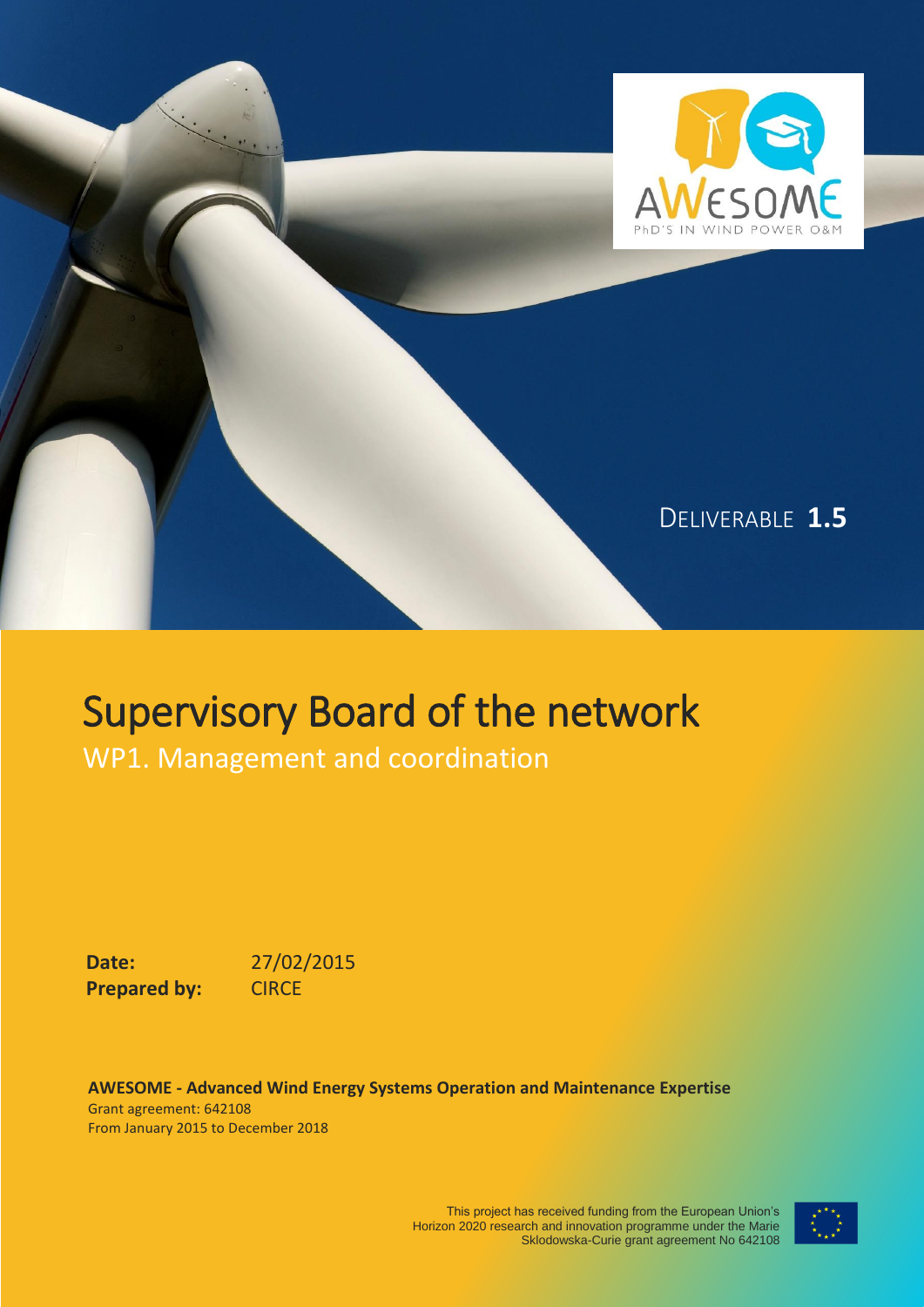

## **DELIVERABLE FACTSHEET**

|                               | Document Name: Deliverable 1.5 Supervisory Board of the network |
|-------------------------------|-----------------------------------------------------------------|
| Responsible Partner: CIRCE    |                                                                 |
|                               | WP: 1 Management and coordination                               |
|                               | Task: 1.1 Consortium management                                 |
| Deliverable $n^{\circ}$ : 1.5 |                                                                 |
| Version: 1                    |                                                                 |
| Version Date: 24/02/2015      |                                                                 |

| <b>Dissemination level</b>                                                  |
|-----------------------------------------------------------------------------|
| $PU = Public$                                                               |
| PP = Restricted to other programme participants (including the EC)          |
| $RE =$ Restricted to a group specified by the consortium (including the EC) |
| $CO =$ Confidential, only for members of the consortium (including the EC)  |

# **Diffusion list**

PU

# **Approvals**

|                    | Entity       |
|--------------------|--------------|
| Author/s           | <b>CIRCE</b> |
| <b>Task Leader</b> | <b>CIRCF</b> |
| <b>WP Leader</b>   | <b>CIRCF</b> |

# **Documents history**

| Revision | Date | Main modification | Author |
|----------|------|-------------------|--------|
|          |      |                   |        |
|          |      |                   |        |
| 3        |      |                   |        |
|          |      |                   |        |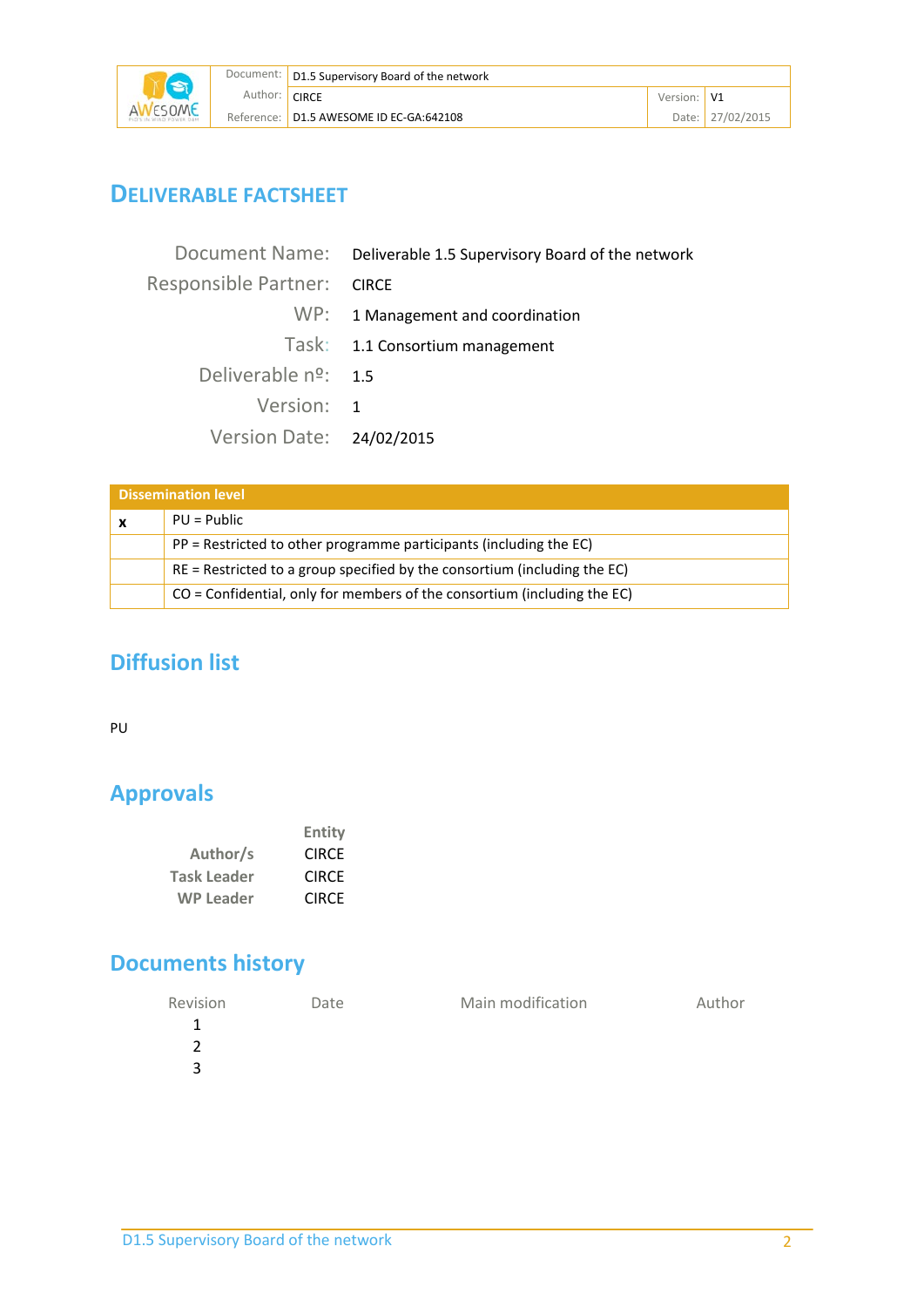

#### **DISCLAIMER OF WARRANTIES**

*"The project leading to this application has received funding from the European Union's Horizon 2020 research and innovation programme under the Marie Sklodowska-Curie grant agreement No 642108"*

This document has been prepared by AWESOME project partners as an account of work carried out within the framework of the EC-GA contract no 642108.

Neither Project Coordinator, nor any signatory party of AWESOME Project Consortium Agreement, nor any person acting on behalf of any of them:

- (a) makes any warranty or representation whatsoever, express or implied,
	- (i). with respect to the use of any information, apparatus, method, process, or similar item disclosed in this document, including merchantability and fitness for a particular purpose, or
	- (ii). that such use does not infringe on or interfere with privately owned rights, including any party's intellectual property, or
	- (iii). that this document is suitable to any particular user's circumstance; or
- (b) assumes responsibility for any damages or other liability whatsoever (including any consequential damages, even if Project Coordinator or any representative of a signatory party of the AWESOME Project Consortium Agreement, has been advised of the possibility of such damages) resulting from your selection or use of this document or any information, apparatus, method, process, or similar item disclosed in this document.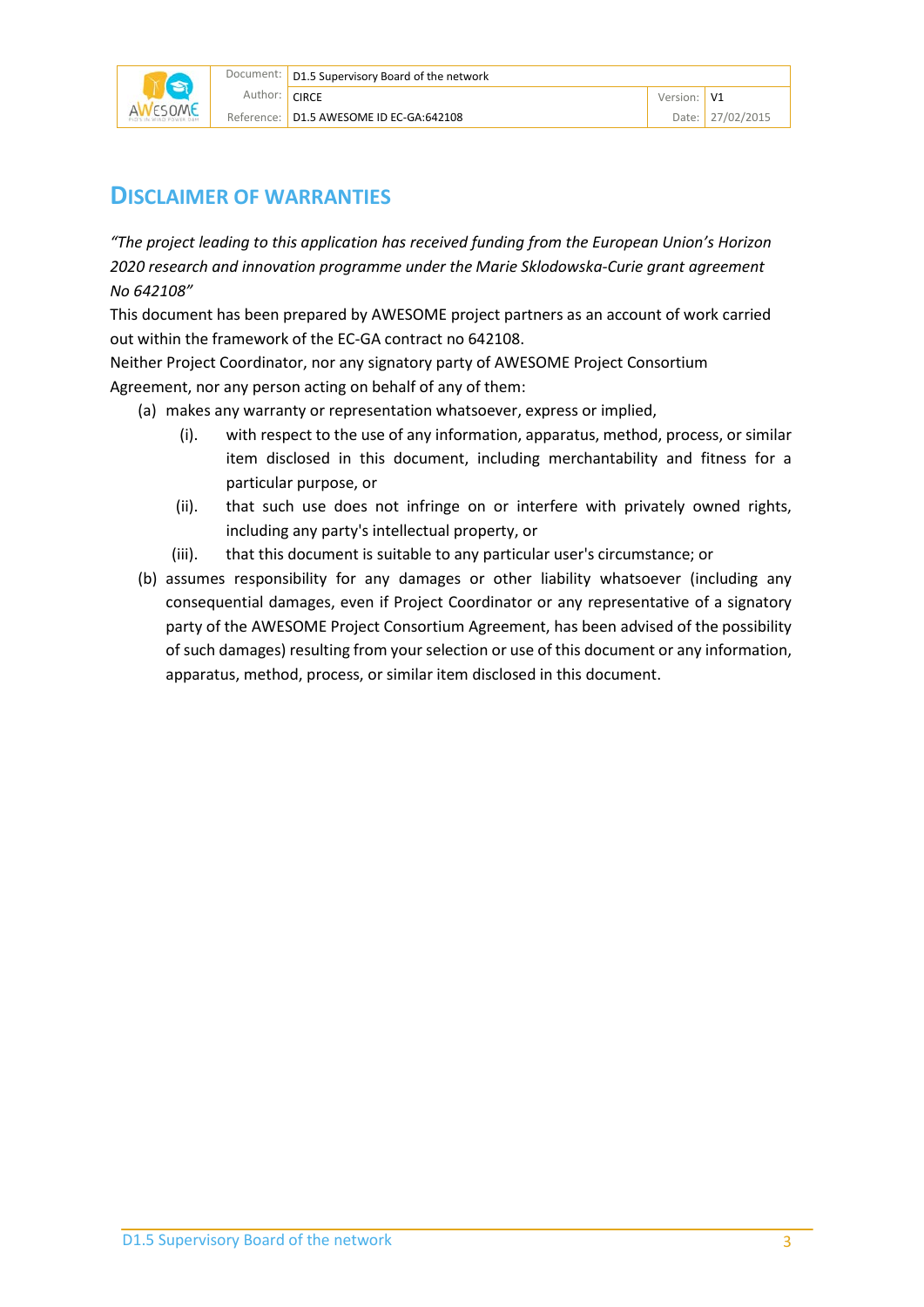

#### **ABBREVIATIONS**

AWESOME: Advanced Wind Energy Systems Operation and Maintenance Expertise CA: Consortium Agreement DoA: Description of Action EC: European Commission ESR: Early Stage Researcher GA: Grant Agreement IPR: Intellectual Property Right PCDP: Personal Career Development Plan PST: Personal Supervisory Team TC: Training Committee SB: Supervisory Board WP: Work Package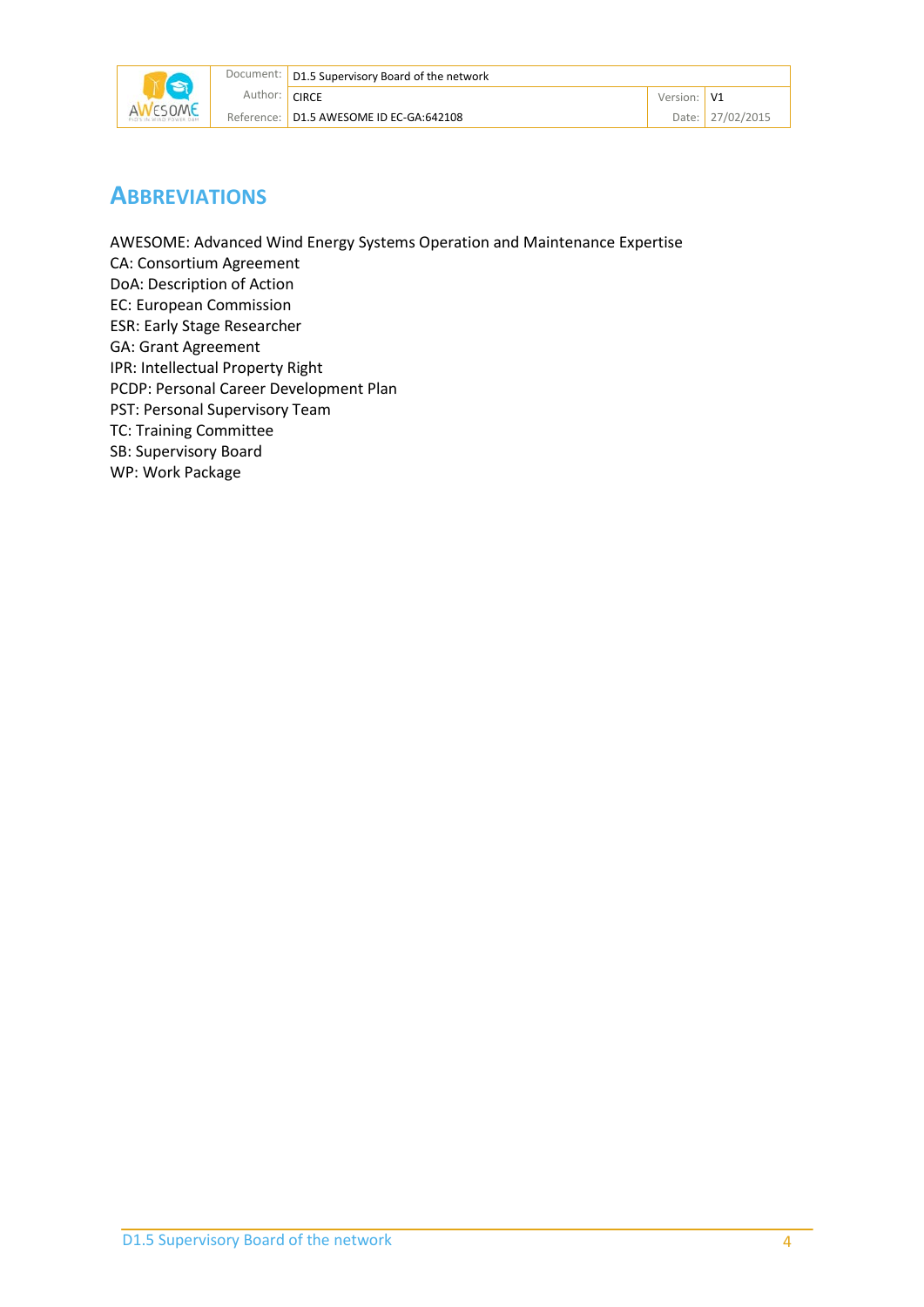

#### **DEFINITIONS**

#### **"Associated Partner or Partner Organization"**

Associated partner or Partner organization means the legal entity (ies), which are not signatories to the EC Grant Agreement No. 642108, who will contribute to the project by cosupervising/hosting Early Stage Researcher (ESR) trained under the Project.

The Partner Organizations will have a clear role in the project, which can be summarized in the following contributions:

- Mentoring of the fellows, providing a complementary experience from the one hosting institution.
- Participating in the Personal Supervisory Board of the fellows.
- Hosting the secondments of the ESRs, providing tuition and guidance to their research projects.

- Sharing their experience, knowledge and information for a better research output from the ESRs projects.

- Participating in the training events, mainly in the Summer Schools, in the Joint Industrial Workshops and in the 3rd section of the intra-network courses devoted to exploitation and market uptake. Participating in the Supervisory Board and therefore contributing to the project steering.

The Partner Organizations within the Project are: ASOCIACIÓN EMPRESARIAL EÓLICA (AEE), POLITECNICO DI MILANO (POLIMI), SGURR ENERGY (SGURR), DNV GL ENERGY (DNV GL), INGETEAM SERVICE S.A. (INGETEAM), DONG ENERGY WIND POWER A/S (DONG), SIMIS AS(SIMIS), ALSTOM RENOVABLES ESPAÑA S.L.U. (ALSTOM), ENEL GREEN POWER, S.P.A. (EGP) and COMPAÑÍA EOLICA DE LAS EOLICA TIERRAS ALTAS (CETASA)

#### **"Beneficiary or Host Institution"**

Beneficiary or Host Institution means the legal entity (ies), which are signatories of the EC Grant Agreement No. 642108, in particular: CIRCE, UOL-FORWIND, NTNU, TUM, LBORO, USTRATH, UCLM, RAMBOLL and DTU.

#### **"Funding Authority"**

Funding Authority means the body awarding the grant for the Project.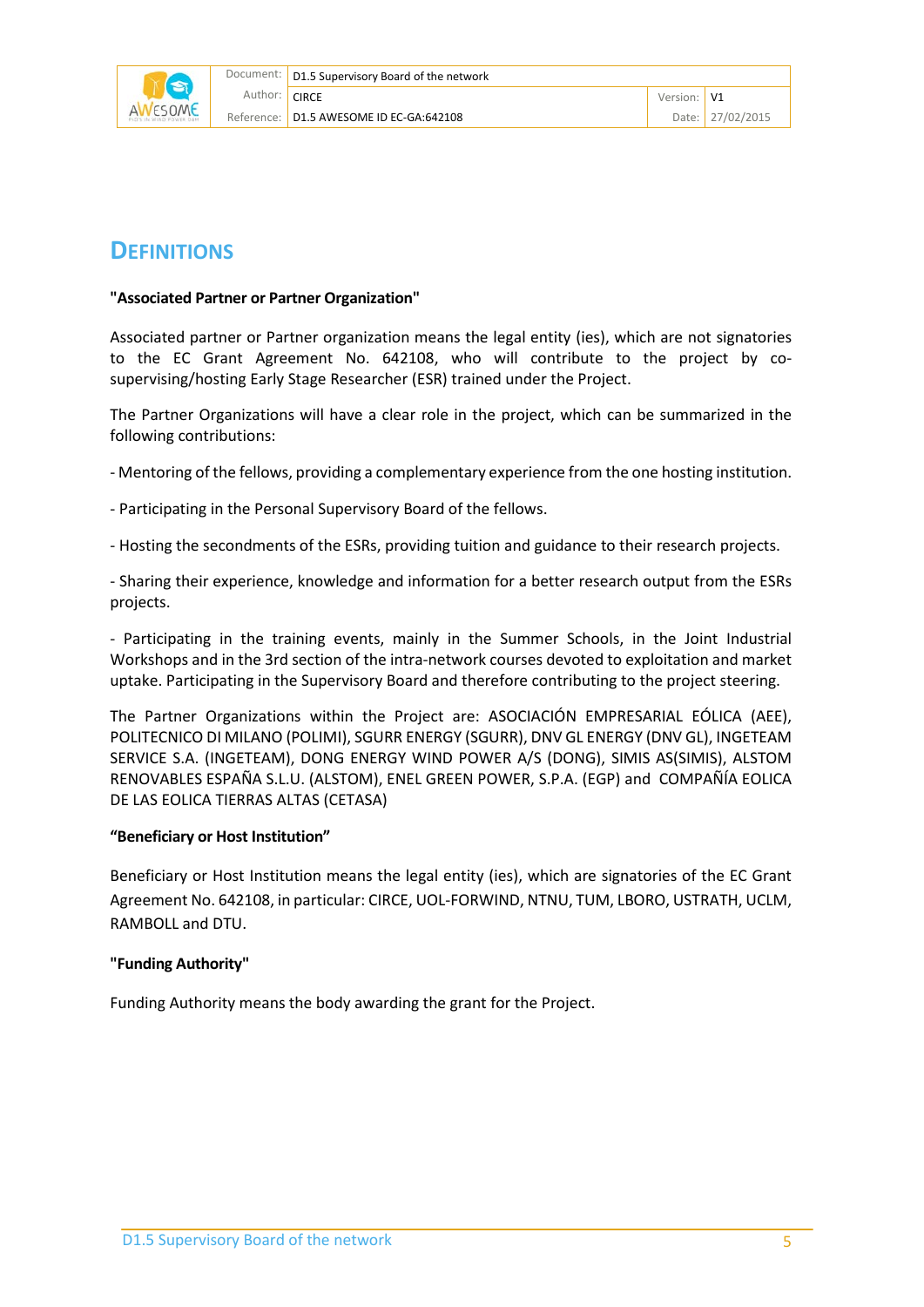

#### **EXECUTIVE SUMMARY**

The purpose of this document is to specify with respect to the AWESOME project the role of the Supervisory Board of the network, including the description of tasks and responsibilities over the implementation of the project. A list of members of the management body is detailed with the corresponding persons and entities.

In order to formalize the internal workings of the AWESOME project, and the roles and responsibilities of the Beneficiaries and Partner Organizations of the network, the management structure has been approached in Part B of Annex 1 to the GA and further detailed in the CA.

This report includes the following information:

- SB as management body
- Definition and members
- Operational procedures
- **Responsibilities**
- Tasks

The Supervisory Board (SB) is the final decision body of the consortium, playing an active role in the management of the project by means of the following objectives, among others:

- Perform smooth and effective management of the project execution
- Guarantying the harmonization among the different WPs
- Contributing to recruitment, training and supervision of ESRs
- Ensuring the balance between academia and private sector
- Achieving the project and WPs goals.

The content of this deliverable has been approached during the proposal phase and further developed within the first months of the project lifetime. All partners have contributed to the production of the document in a collaborative manner.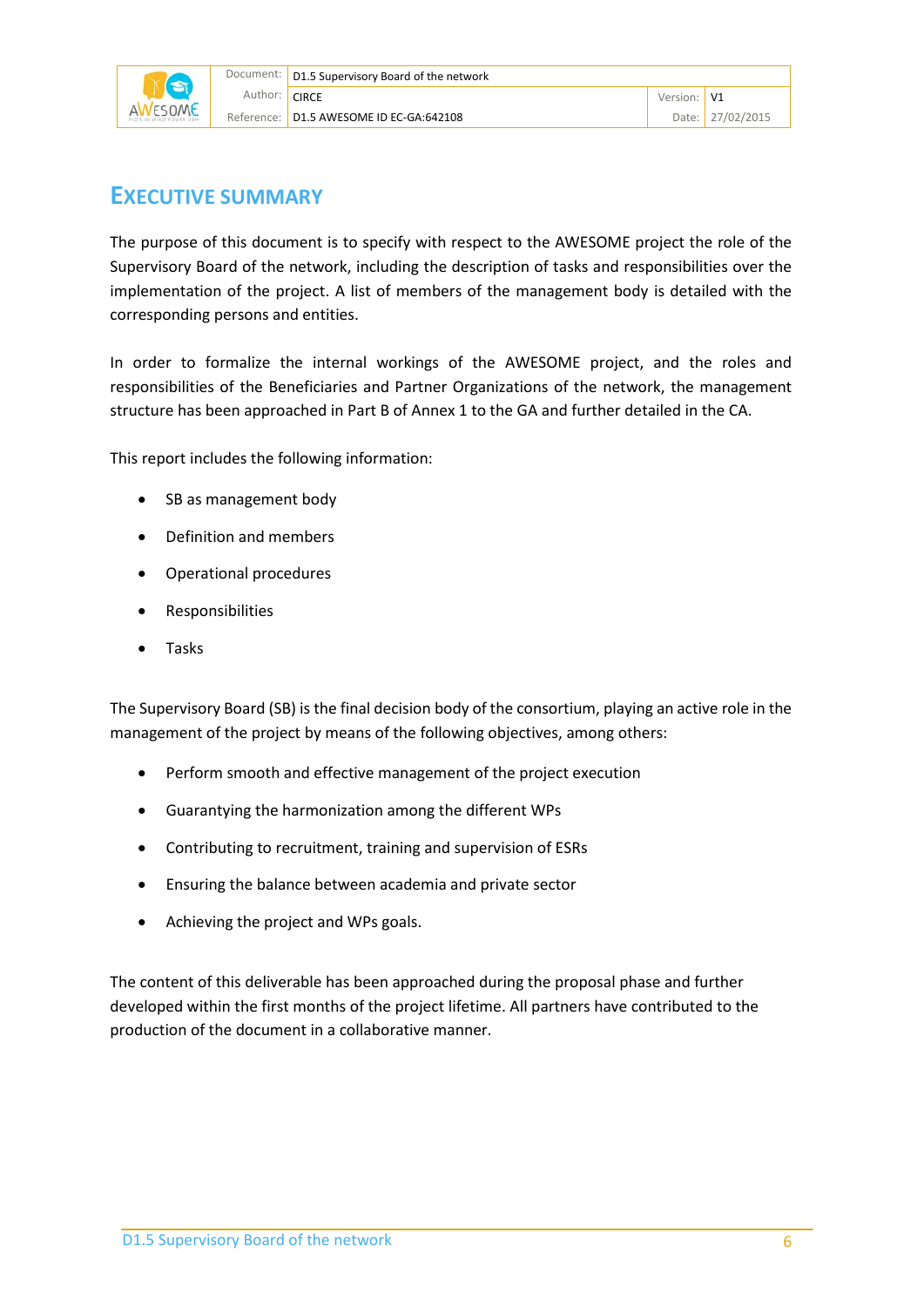

|               | Document:   D1.5 Supervisory Board of the network |             |                  |
|---------------|---------------------------------------------------|-------------|------------------|
| Author: CIRCE |                                                   | Version: V1 |                  |
|               | Reference: D1.5 AWESOME ID EC-GA:642108           |             | Date: 27/02/2015 |

# **TABLE OF CONTENTS**

| $\overline{2}$          |     |  |  |  |
|-------------------------|-----|--|--|--|
|                         |     |  |  |  |
| $\overline{\mathbf{3}}$ |     |  |  |  |
|                         | 3.1 |  |  |  |
|                         | 3.2 |  |  |  |
|                         | 3.3 |  |  |  |
|                         | 3.4 |  |  |  |
|                         | 3.5 |  |  |  |
|                         | 3.6 |  |  |  |
|                         | 3.7 |  |  |  |
|                         | 3.8 |  |  |  |
| $\overline{4}$          |     |  |  |  |
|                         |     |  |  |  |
|                         | 4.2 |  |  |  |
|                         | 4.3 |  |  |  |
|                         | 4.4 |  |  |  |
|                         | 4.5 |  |  |  |
|                         |     |  |  |  |
|                         |     |  |  |  |
|                         |     |  |  |  |
|                         |     |  |  |  |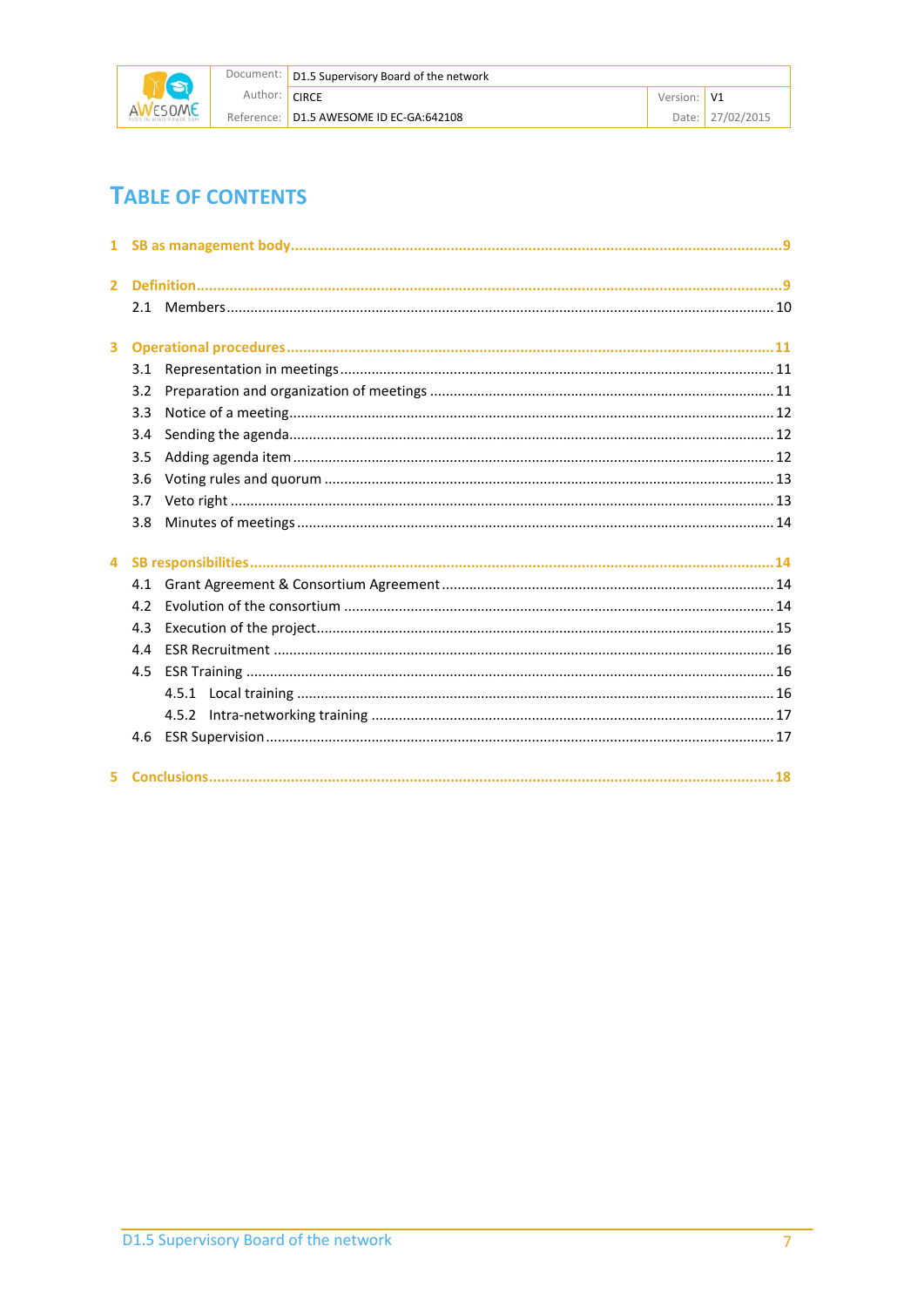

#### **INTRODUCTION**

This document consists of the Supervisory Board (SB) of the network prepared under the Project AWESOME EC-GA contract no 642108.

The deliverable 1.5 is under the following tasks within the DoA of the AWESOME project:

Task 1.1 Consortium management

Task 1.2 Progress monitoring and reporting

Task 1.3 Quality, risk and ethics management

The intended audience of this report is each individual participant of the project consortium, as well as the associated partners.

The purpose of this report is to define the role of the Supervisory Board within the governance structure, including the different tasks and responsibilities related to the implementation of the project.

Besides a list of members detailing name and contact of the representative of each entity that is part of the Supervisory Board is detailed.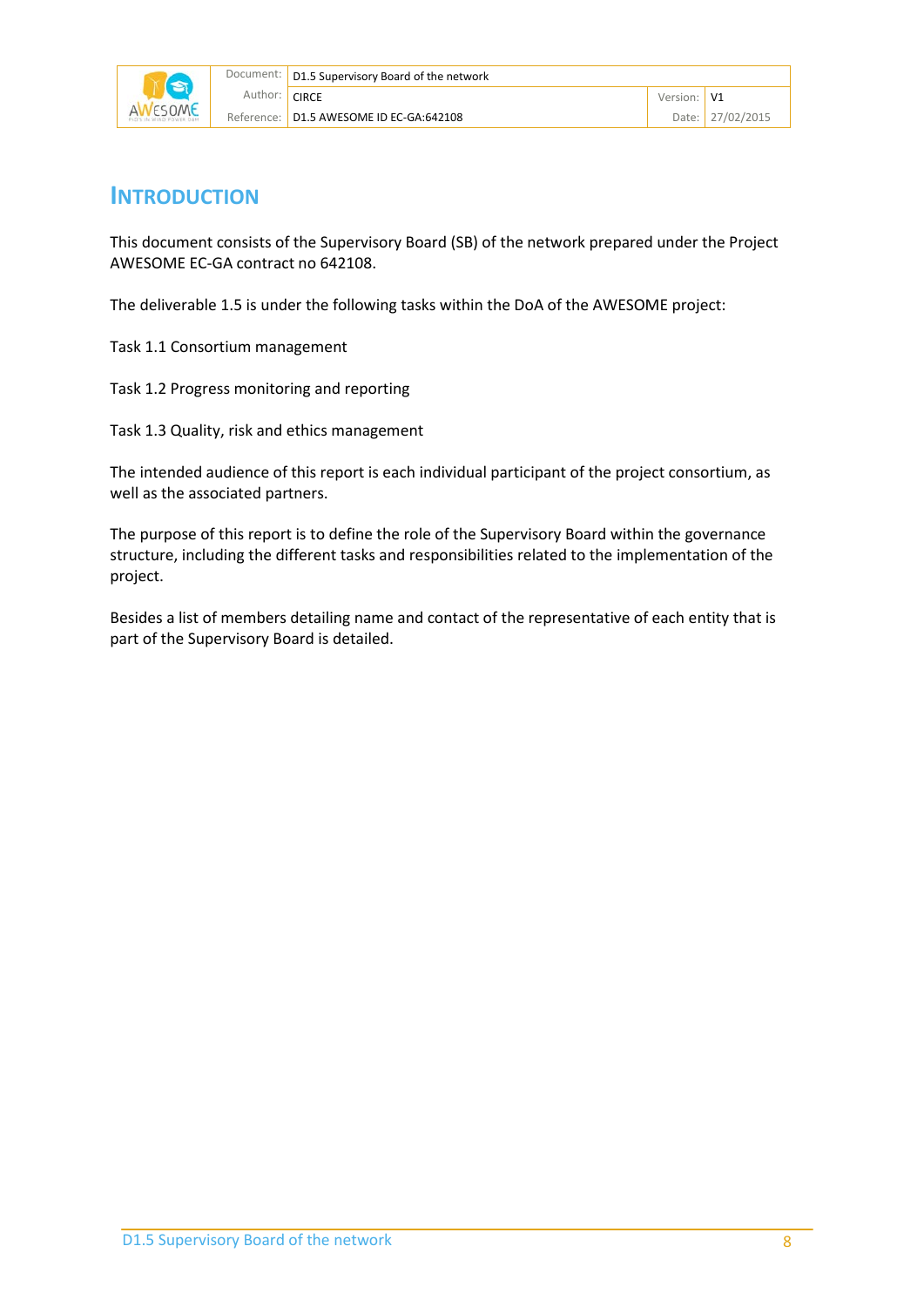| Document: I | D1.5 Supervisory Board of the network   |         |          |
|-------------|-----------------------------------------|---------|----------|
| Author:     | <b>CIRCE</b>                            | Version |          |
|             | Reference: D1.5 AWESOME ID EC-GA:642108 | Date:   | 102/2015 |

# <span id="page-8-0"></span>**1 SB AS MANAGEMENT BODY**

The organizational structure of the consortium consists of the following management bodies, as it is shown in the figure below:



**Figure 1: Management structure**

The **Supervisory Board (SB)** is the decision-making body of the consortium, and will supervise the recruitment procedure of the ESRs

The **Coordinator** is the legal entity acting as the intermediary between the Parties and the Funding Authority. The Coordinator shall, in addition to its responsibilities as a Party, perform the tasks assigned to it as described in the Grant Agreement and the Consortium Agreement.

<span id="page-8-1"></span>The **Training Committee (TC)** assists the Supervisory Board (SB) and the Coordinator.

# **2 DEFINITION**

The Supervisory Board (SB) consists of one representative of each Beneficiary and one representative of each Partner Organisation.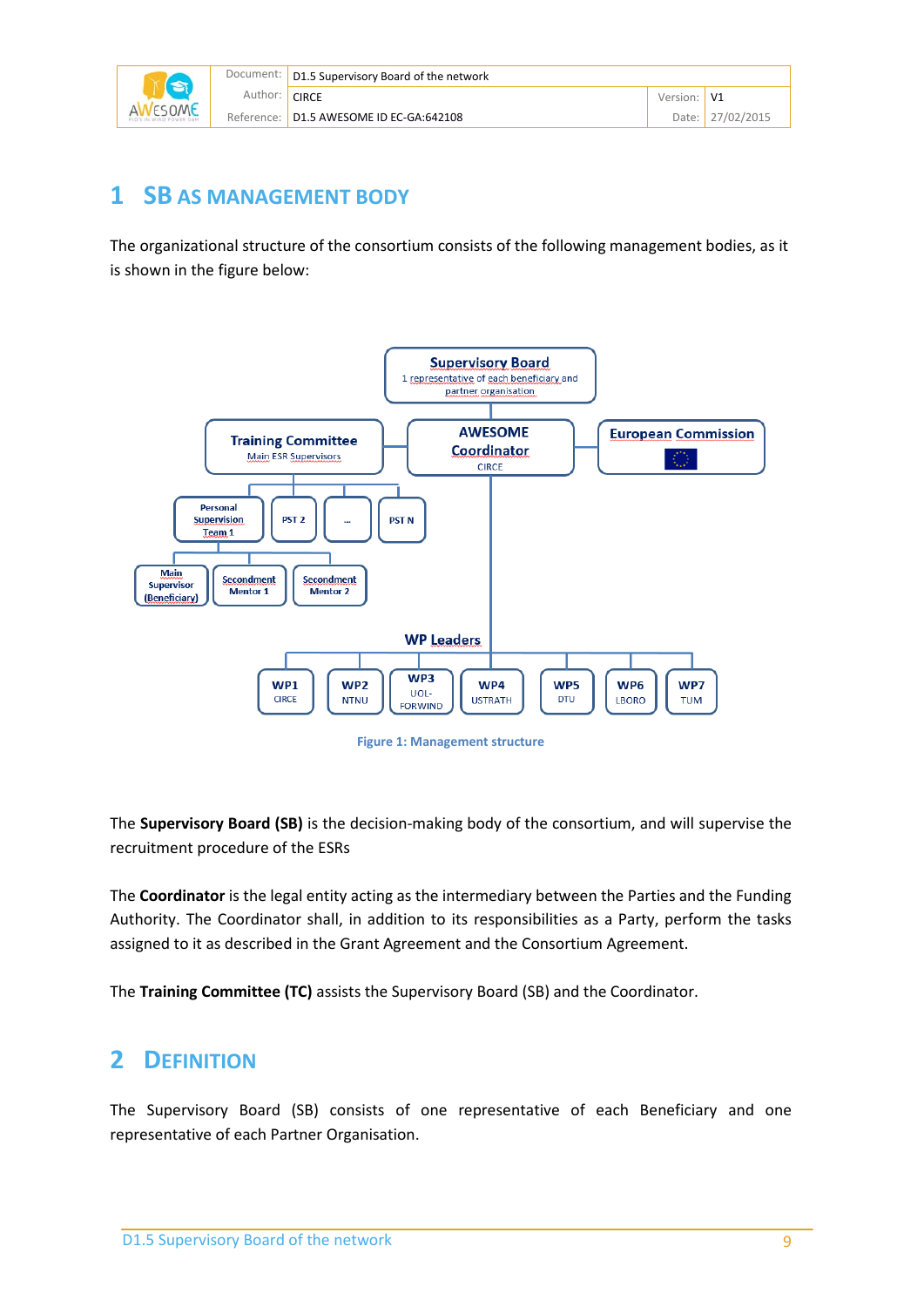

|               | Document:   D1.5 Supervisory Board of the network |             |  |
|---------------|---------------------------------------------------|-------------|--|
| Author: CIRCE |                                                   | Version: V1 |  |
|               | Reference: D1.5 AWESOME ID EC-GA:642108           | Date: $27$  |  |

Each member is duly authorized to deliberate, negotiate and decide on all matters listed in Section 4 of this deliverable.

The Coordinator shall chair all meetings of the Supervisory Board (SB), unless decided otherwise by the Supervisory Board (SB).

<span id="page-9-0"></span>Both Beneficiaries and Partner Organizations abide by all decisions of the Supervisory Board (SB).

#### **2.1 Members**

As detailed in Section 1, both Beneficiaries and Partner Organisations are members of the Supervisory Board (SB).

Following, in Table 1, the list of the Beneficiary representatives in the SB is given.

| <b>Members</b>          |                                  |  |
|-------------------------|----------------------------------|--|
| <b>Name</b>             | <b>Email</b>                     |  |
| Julio J. Melero         | melero@fcirce.es                 |  |
| Wilm Friedrichs         | wilm.friedrichs@uni-oldenburg.de |  |
| <b>Michael Muskulus</b> | michael.muskulus@ntnu.no         |  |
| Carlo L. Bottasso       | carlo.bottasso@tum.de            |  |
| <b>Simon Watson</b>     | s.j.watson@lboro.ac.uk           |  |
| David Infield           | david.infield@strath.ac.uk       |  |
| Emilio Gómez            | emilio.gomez@uclm.es             |  |
| Tim Fischer             | timf@ramboll.com                 |  |
| <b>Anand Natarajan</b>  | anat@dtu.dk                      |  |
|                         |                                  |  |

*Table 1: Representatives of each Beneficiary in the SB*

Following, in Table 2, the list of the Partner Organisation representatives in the SB is given.

| <b>Members</b>              |                                                                 |                                         |  |
|-----------------------------|-----------------------------------------------------------------|-----------------------------------------|--|
| <b>Partner Organisation</b> | <b>Name</b>                                                     | <b>Email</b>                            |  |
| <b>AEE</b>                  | Alberto Ceña                                                    | acena@bepte.com                         |  |
| <b>POLIMI</b>               | Alessandro Croce                                                | alessandro.croce@polimi.it              |  |
| <b>SGURR</b>                | <b>Peter Clive</b>                                              | peter.clive@sgurrenergy.com             |  |
| DNV GL                      | Michael Wilkinson                                               | michael.wilkinson@dnvgl.com             |  |
| <b>INGETEAM</b>             | J. Enrique Camacho Cuesta                                       | jose.camacho@ingeteam.com               |  |
| <b>DONG</b>                 | Nicolai Gayle Nygaard                                           | NICNY@dongenergy.dk                     |  |
| <b>SIMIS</b>                | <b>Paul Thomassen</b>                                           | paul.thomassen@simis.no                 |  |
| <b>ALSTOM</b>               | Carlo Enrico Carcangiu                                          | carlo-enrico.carcangiu@power.alstom.com |  |
| <b>EGP</b>                  | <b>Jose Alba Perez</b>                                          | jose.alba@enel.com                      |  |
| <b>CETASA</b>               | Javier Gracia                                                   | javiergracia@cetasaeolica.com           |  |
|                             | Table 2: Depresentatives of each Dartner Organisation in the CD |                                         |  |

*Table 2: Representatives of each Partner Organisation in the SB*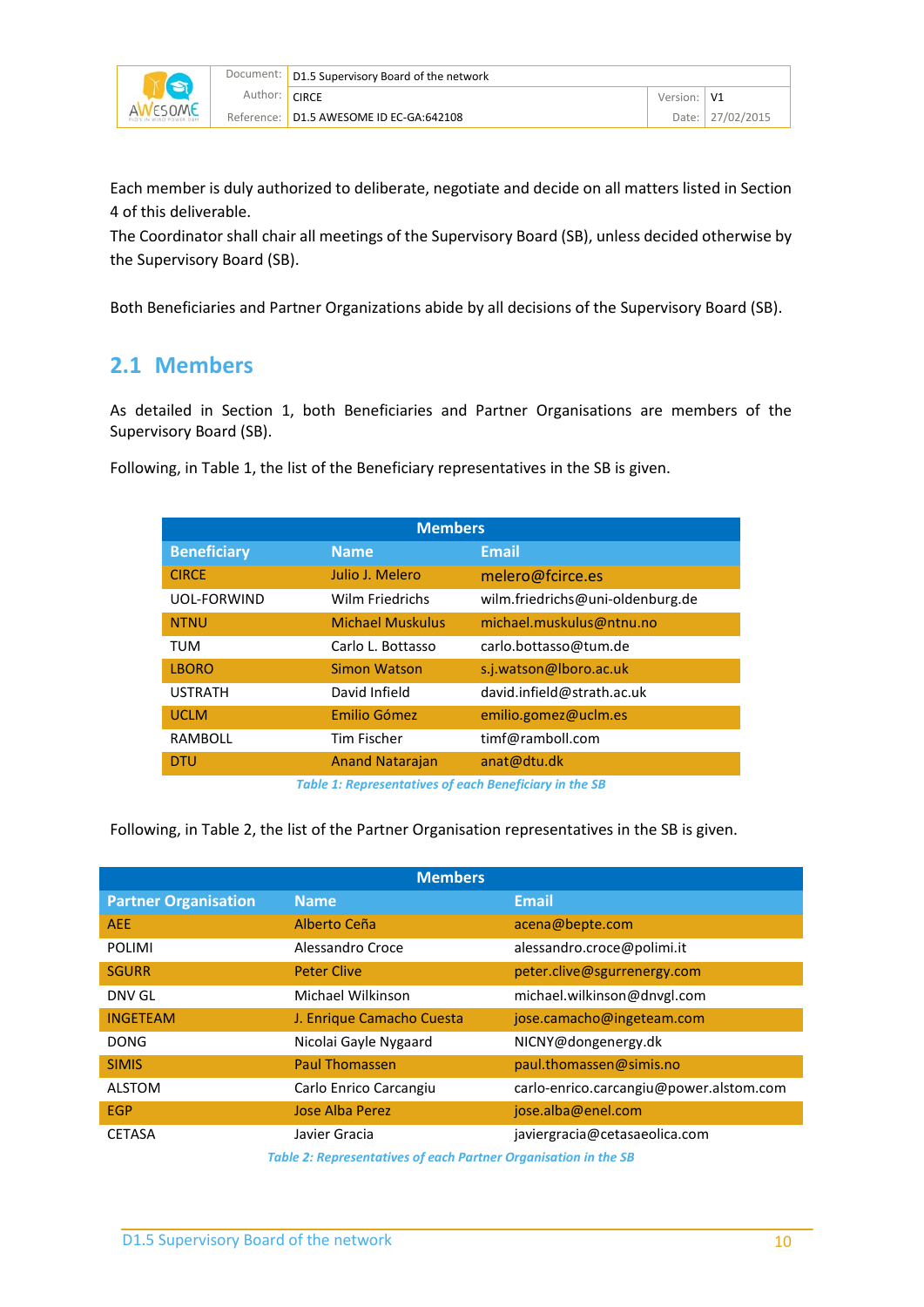

# <span id="page-10-0"></span>**3 OPERATIONAL PROCEDURES**

The communication flow will be done through the typical communications methods, among others:

- Meetings
- Videoconferences
- E-mails
- Phone
- Fax

In particular a co-operative working method and collaborative workspace with a repository server will be set-up to store and exchange documents, through the project intranet. Passwords will be facilitated to all Beneficiaries and to the EC.

## <span id="page-10-1"></span>**3.1 Representation in meetings**

Any member:

- should be present or represented at any meeting, except for the Partner Organisations, which will be invited at any meeting.
- may appoint a substitute or a proxy to attend and vote at any meeting, except for the Partner Organisations;
- shall participate in a cooperative manner in the meetings.

## <span id="page-10-2"></span>**3.2 Preparation and organization of meetings**

The chairperson will convene ordinary meetings of the Supervisory Board (SB) at least once every twelve (12) months and will also convene extraordinary meetings at any time upon written request of any SB Member.

|                           | Chaired by             | Ordinary<br>meeting                | <b>Extraordinary meeting</b>                                                  |
|---------------------------|------------------------|------------------------------------|-------------------------------------------------------------------------------|
| Supervisory<br>Board (SB) | Project<br>Coordinator | At least<br>every<br>twelve months | At any time upon written<br>request of any Member of<br>the Supervisory Board |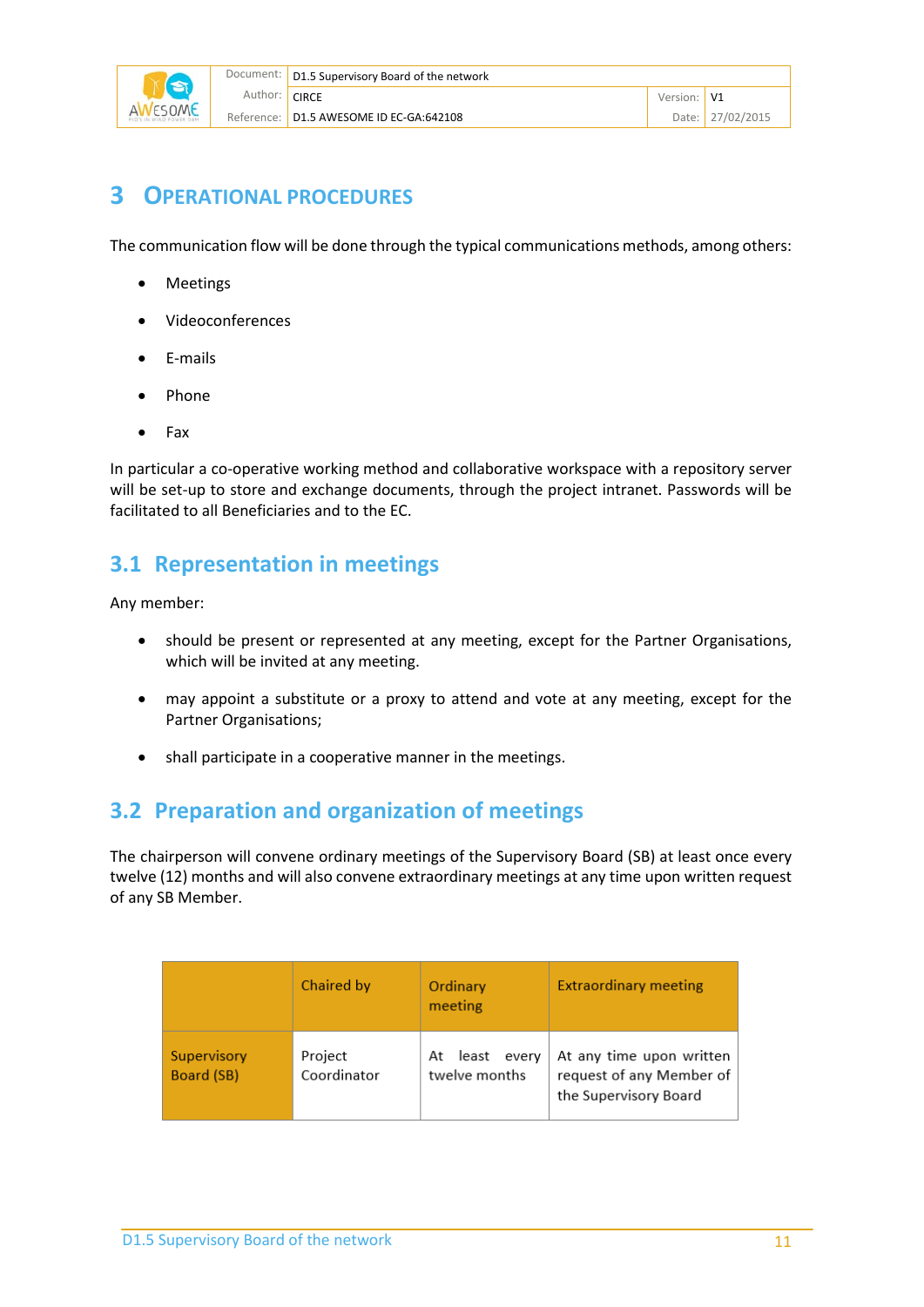|               | Document:   D1.5 Supervisory Board of the network |             |                  |  |  |
|---------------|---------------------------------------------------|-------------|------------------|--|--|
| Author: CIRCE |                                                   | Version: V1 |                  |  |  |
|               | Reference: D1.5 AWESOME ID EC-GA:642108           |             | Date: 27/02/2015 |  |  |

Hosting of meetings will be rotated between Beneficiaries. Meetings will be held at the same venue on same / consecutive days when possible. Extraordinary meetings will primarily be teleconferences, provided that this does not hinder the objectives of the meetings.

A first approach of the SB meetings schedule is detailed in the following figure:



*Figure 2: Schedule of SB meetings*

# <span id="page-11-0"></span>**3.3 Notice of a meeting**

The chairperson will give notice in writing of a meeting to each member as soon as possible and no later than 14 calendar days preceding an ordinary meeting and 7 calendar days preceding an extraordinary meeting.

|                               | <b>Ordinary meeting</b> | <b>Extraordinary meeting</b> |
|-------------------------------|-------------------------|------------------------------|
| <b>Supervisory Board (SB)</b> | 14 calendar days        | 7 calendar days              |

# <span id="page-11-1"></span>**3.4 Sending the agenda**

The chairperson shall send each member a written original agenda no later than 14 calendar days preceding the meeting, or 7 calendar days before an extraordinary meeting.

| <b>Supervisory Board (SB)</b> | 14 Calendar days, 7 calendar days for an<br>extraordinary meeting |
|-------------------------------|-------------------------------------------------------------------|
|-------------------------------|-------------------------------------------------------------------|

# <span id="page-11-2"></span>**3.5 Adding agenda item**

Any agenda item requiring a decision by the Beneficiaries must be identified as such on the agenda.

Any member may add an item to the original agenda by written notification to all of the other members as indicated below:

|                          | <b>Ordinary meeting</b> | <b>Extraordinary meeting</b> |
|--------------------------|-------------------------|------------------------------|
| <b>Supervisory Board</b> | 10 calendar days        | 5 calendar days              |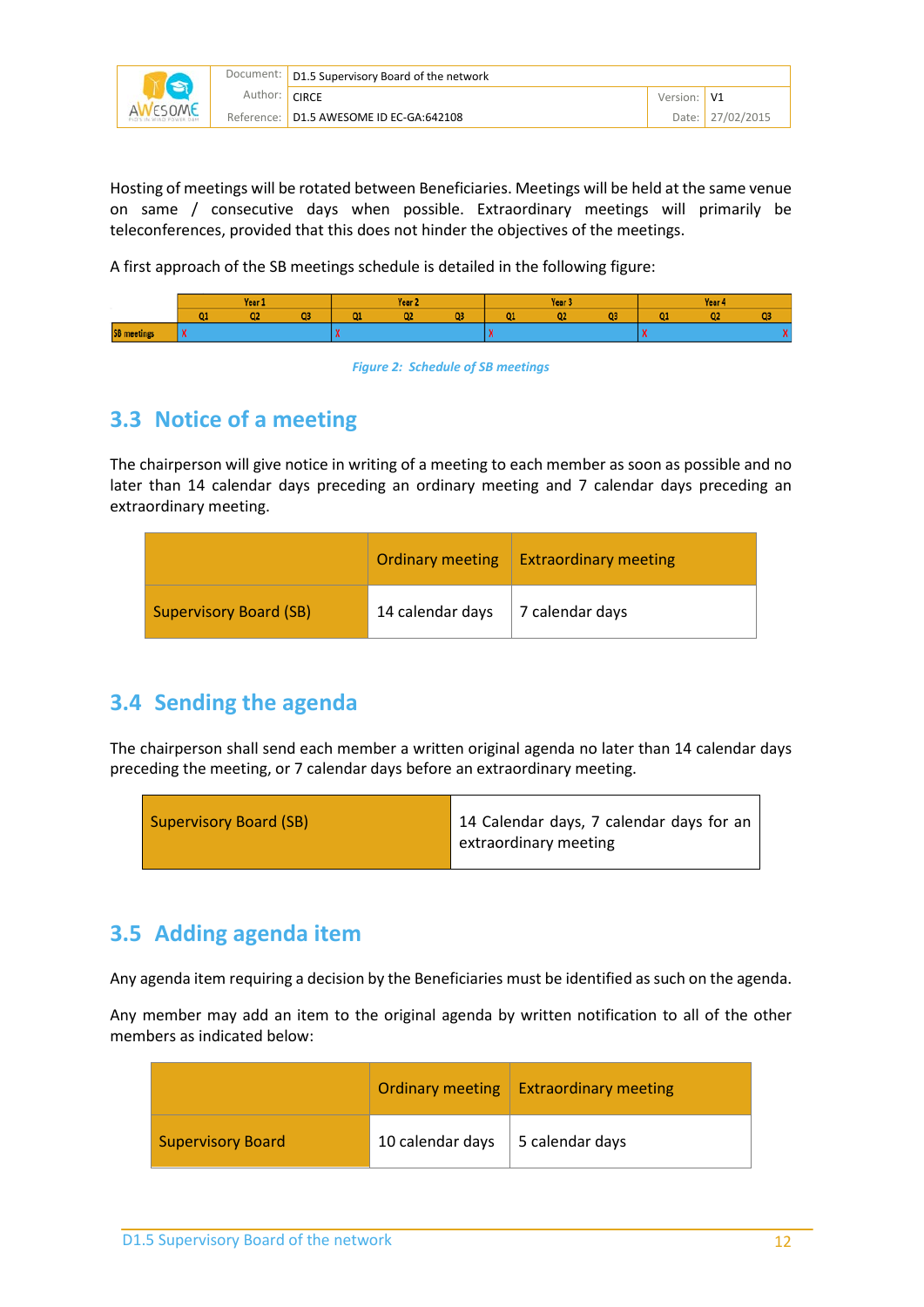

During a meeting of the Supervisory Board (SB) the members present or represented can unanimously agree to add a new item to the original agenda.

Any decision may also be taken without a meeting if the chairperson circulates to all members either a written document which is then signed by the defined majority of Beneficiaries or an email which is then accepted and/or confirmed by the defined majority of Beneficiaries. Such document or email shall include the deadline for responses.

Meetings of the Supervisory Board (SB) may also be held by teleconference or other telecommunication means.

Decisions will only be binding once the relevant part of the minutes has been accepted according to Section 3.8 of this deliverable.

#### <span id="page-12-0"></span>**3.6 Voting rules and quorum**

The SB shall not deliberate and decide validly unless two thirds (2/3) of the Beneficiaries are present or represented (quorum).

Each member of the SB present or represented in the meeting shall have one vote, except for the Partner Organisations which will have voice but no vote.

In the event of a tied vote the chairperson of the meeting will have a casting vote.

Defaulting Parties may not vote.

Decisions shall be taken by a majority of two-thirds (2/3) of the votes cast.

# <span id="page-12-1"></span>**3.7 Veto right**

A member which can show that its own work, time for performance, costs, liabilities, intellectual property rights or other legitimate interests would be severely affected by a decision of the Supervisory Board (SB) may exercise a veto with respect to the corresponding decision or relevant part of the decision.

When the decision is foreseen on the original agenda, a member may veto such a decision during the meeting only.

When a decision has been taken on a new item added to the agenda before or during the meeting, a member may veto such decision during the meeting and within 15 days after the draft minutes of the meeting are sent.

In case of exercise of veto, the members shall make every effort to resolve the matter which occasioned the veto to the general satisfaction of all members.

A member may not veto decisions relating to its identification as a defaulting party. The defaulting party may not veto decisions relating to its participation and termination in the consortium or the consequences of them.

A party requesting to leave the consortium may not veto decisions relating thereto.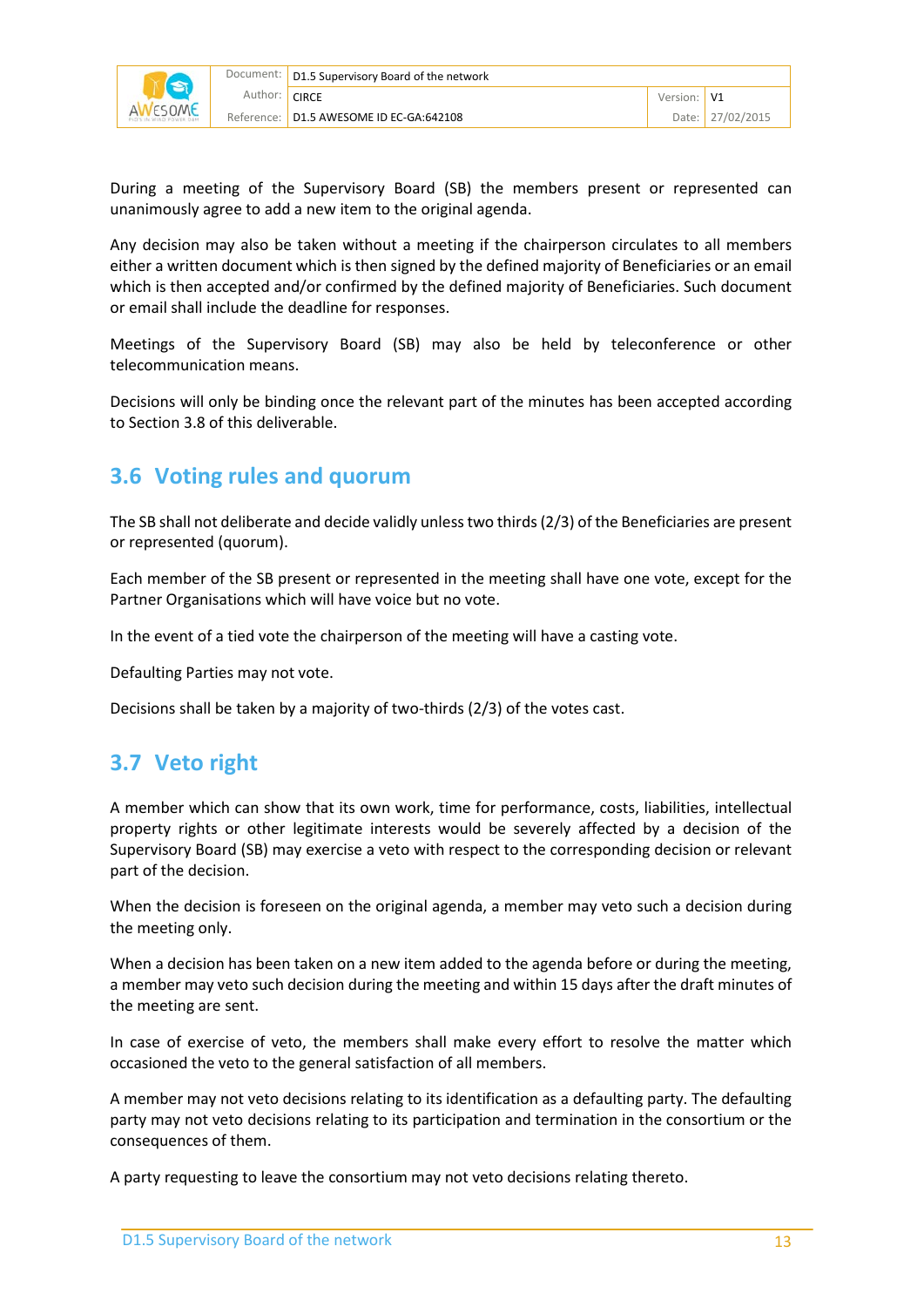

## <span id="page-13-0"></span>**3.8 Minutes of meetings**

The chairperson will produce written minutes of each meeting which will be the formal record of all decisions taken. He will send draft minutes to all members within 15 calendar days of the meeting.

The minutes will be considered as accepted if, within 15 calendar days from sending, no member has sent an objection in writing to the chairperson with respect to the accuracy of the draft of the minutes.

The chairperson will send the accepted minutes to all the members of the Supervisory Board (SB), and to the coordinator, who will safeguard them. If requested the coordinator will provide authenticated duplicates to members.

# <span id="page-13-1"></span>**4 SB RESPONSIBILITIES**

## <span id="page-13-2"></span>**4.1 Grant Agreement & Consortium Agreement**

The following decisions may be taken by the Supervisory Board (SB):

- Content, finances and intellectual property rights
- Proposals for changes to Annex 1 (Part A and Part B) of the Grant Agreement No. 642108 to be agreed by the Funding Authority
- Modifications to background included in the Consortium Agreement
- Any proposal of modification to the Consortium Agreement

## <span id="page-13-3"></span>**4.2 Evolution of the consortium**

The following decisions may be taken by the Supervisory Board (SB):

- Entry of a new party to the consortium and approval of the settlement on the conditions of the accession of such a new party
- Withdrawal of a party from the consortium and the approval of the settlement on the conditions of the withdrawal
- Identification of a breach by a party of its obligations under the Consortium Agreement or the Grant Agreement No. 642108
- Declaration of a party to be a defaulting party
- Remedies to be performed by a defaulting party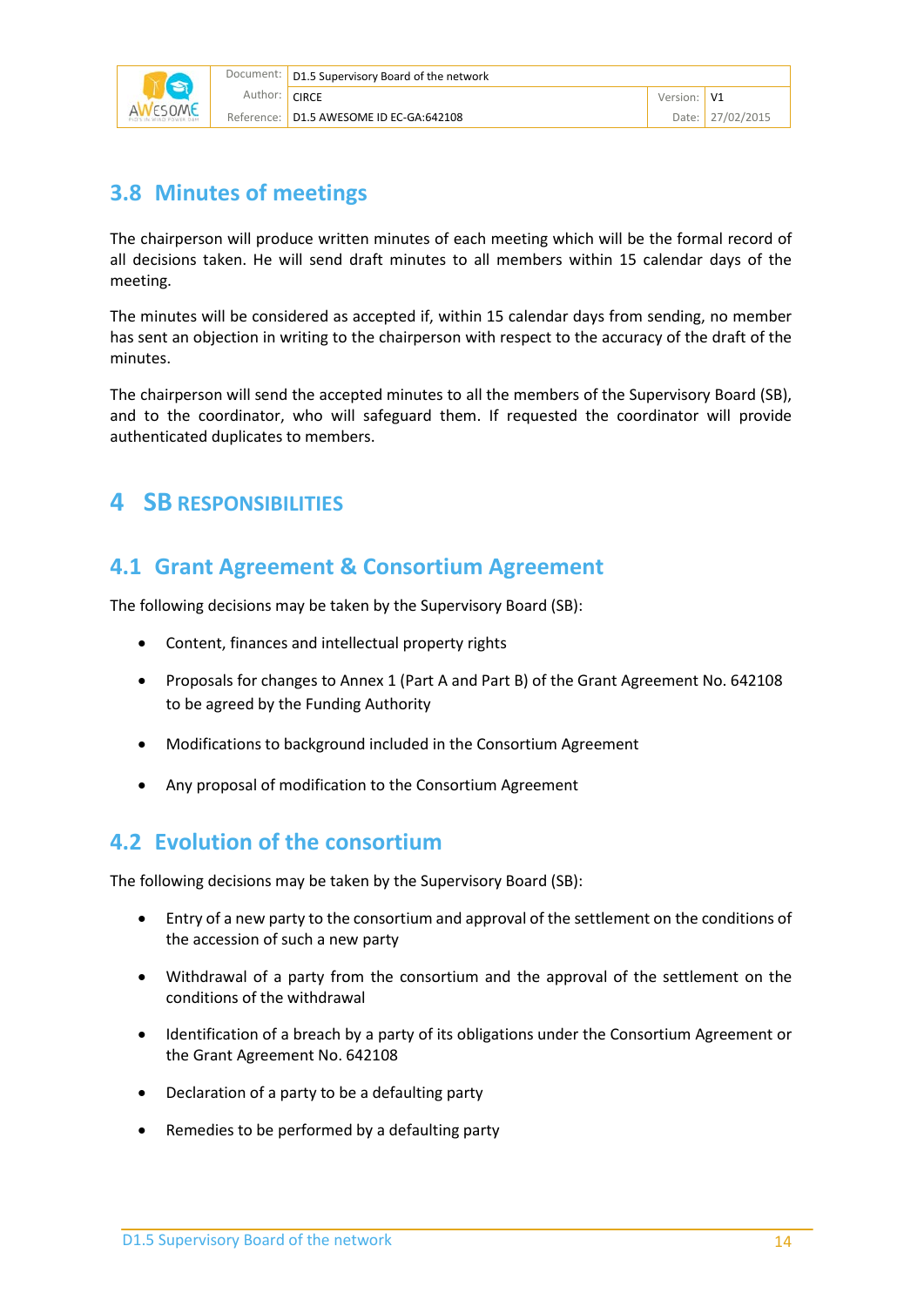

- Termination of a defaulting party's participation in the consortium and measures relating thereto
- Proposal to the Funding Authority for a change of the coordinator
- Proposal to the Funding Authority for suspension of all or part of the project
- Proposal to the Funding Authority for termination of the project and the Consortium Agreement

## <span id="page-14-0"></span>**4.3 Execution of the project**

The AWESOME Supervisory Board (SB) is the highest-level decision making body of the project. It executes the control and steering of the project, while evaluating the fellows' activities for ensuring the quality of AWESOME results. The SB is the decision maker as to milestone decisions. It assumes overall responsibility for liaison among the partners in relation to the network, for analysing and approving the results, for proper administration of the project and for implementation of the provisions contained in the Grant and Consortium Agreements.

The AWESOME Supervisory Board (SB) guarantees the harmonization among the three scientific WPs:

- WP3: Wind farm O&M planning
- WP4: Maintenance optimization by prognosis of component failures
- WP5: Cost-effective strategies for O&M

The three main objectives of the envisaged AWESOME research programme have been broken down in small specific goals, each of them will be assigned to the fellows for them to focus their R&D project.

With regard to the monitoring of the overall progress of the network, the coordinator tracks the progress of the project by the use of the intranet and with regular meetings between the members of the Supervisory Board, ensuring that AWESOME milestones are appropriately met as well as the adequate development and submission of the deliverables.

Concerning the quality control of the project outcomes, the Training Committee is responsible for reviewing the technical reports and deliverables produced by the partners and fellows prior to its submission to the SB, while being committed to the consistency of all the project outputs.

Regarding the balance and coordination of the contributions from the academia and the private sector to the research training, the AWESOME project establishes strong two-ways links. The scientific community will benefit from access to the best industrial expertise and data regarding O&M, while the private companies will benefit from a close interaction with the world leading scientific groups of AWESOME and therefore to frontier research results. This way, a balance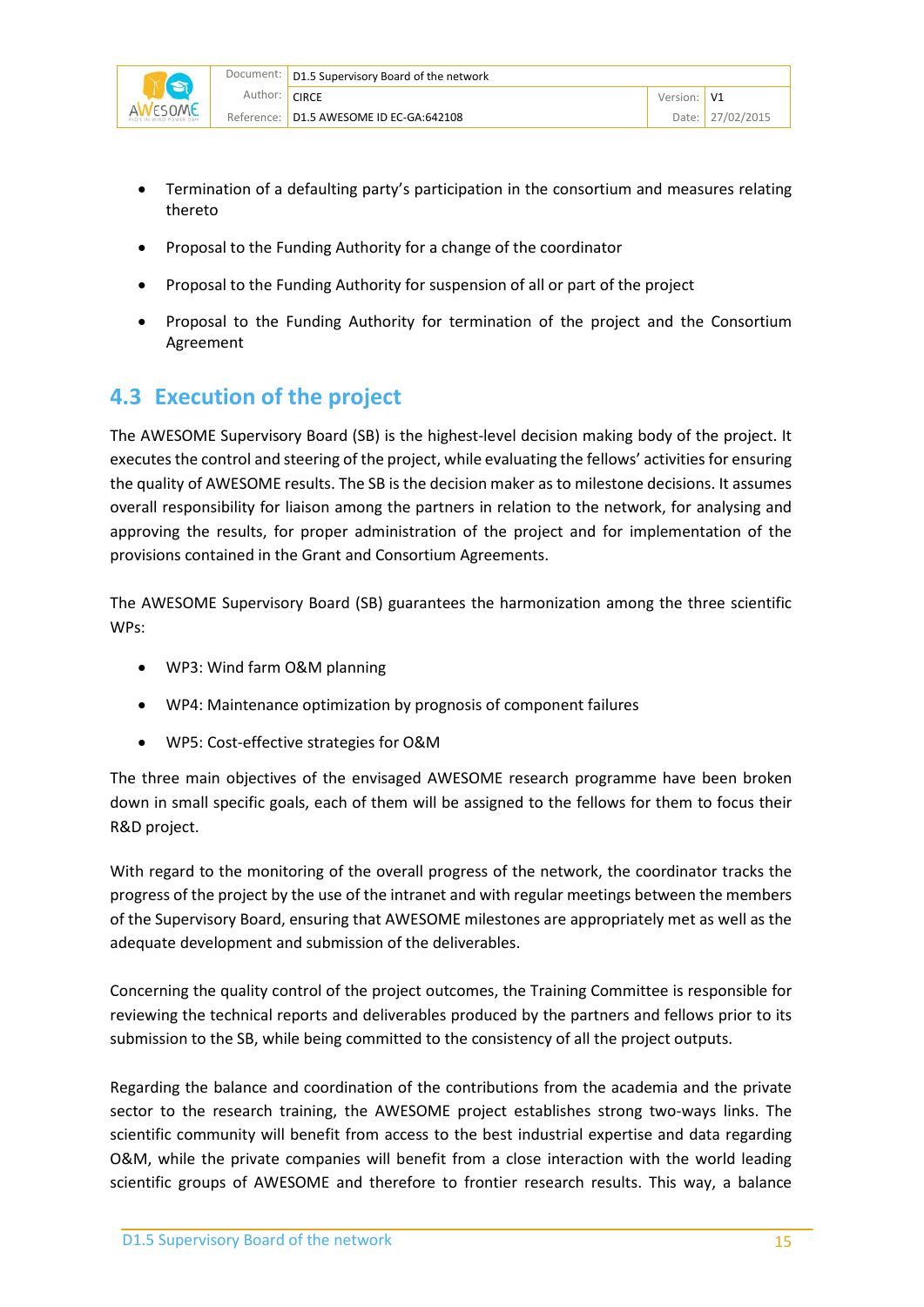

between market oriented research skills and academic core competences will be achieved, reaching a holistic training program on wind O&M. The balanced consortium composition and the decision taking mechanisms agreed among the partners and set in the management procedures, as well as in the supervision processes and bodies, ensure the enrichment of merging both, the academic and the industrial approaches, in the training program and research projects conception. It is responsibility of the SB to ensure this coordination.

The Supervisory Board is the final making decision body for disputes and final ruling with regard to IPR. Appropriate confidentiality measures and access rights are defined by each organization at both network and local team levels. Non-disclosure and specific IPR agreements may arise when defining the fellows' work plans (in particular, with respect to industry secondments), and are initially specified in the Consortium Agreement, where possible. The SB will handle additional agreements and issues on a case-by- case basis. If local measures are not defined, network-wide rules will be applied.

<span id="page-15-0"></span>Finally the risk register will be reviewed by the SB and reported in its annual meeting.

#### **4.4 ESR Recruitment**

The SB is responsible for supervising the recruitment procedure and good practices. It will stipulate details of interviews used by all partners to treat candidates under the principle of "equal opportunity". All procedures will follow the rules of the "*The European Charter for Researchers*" and "*The Code of Conduct for the Recruitment of Researchers*".

This includes as well defining the skill requirements for the ESRsso that the needs of both academic and end-users partners are considered.

## <span id="page-15-1"></span>**4.5 ESR Training**

#### <span id="page-15-2"></span>**4.5.1 Local training**

Each of the beneficiaries, playing the role of host entity, has the full support from their associated academic institution (with capacity to issue a PhD title) to provide in-depth education on the specific research topic assigned to the fellow, aiming to make him a specialist and qualify for the academic PhD degree. The main objective is to make the fellows be able to plan, manage and execute in-depth research independently, and to successfully publish it in the form of peerreviewed journal articles, while ensuring the market uptake of their results. An individual Personal Career Development Plan (PCDP) will be tuned to the specific needs and capabilities of each fellow at the beginning of the project, and will be approved by the Supervisory Board.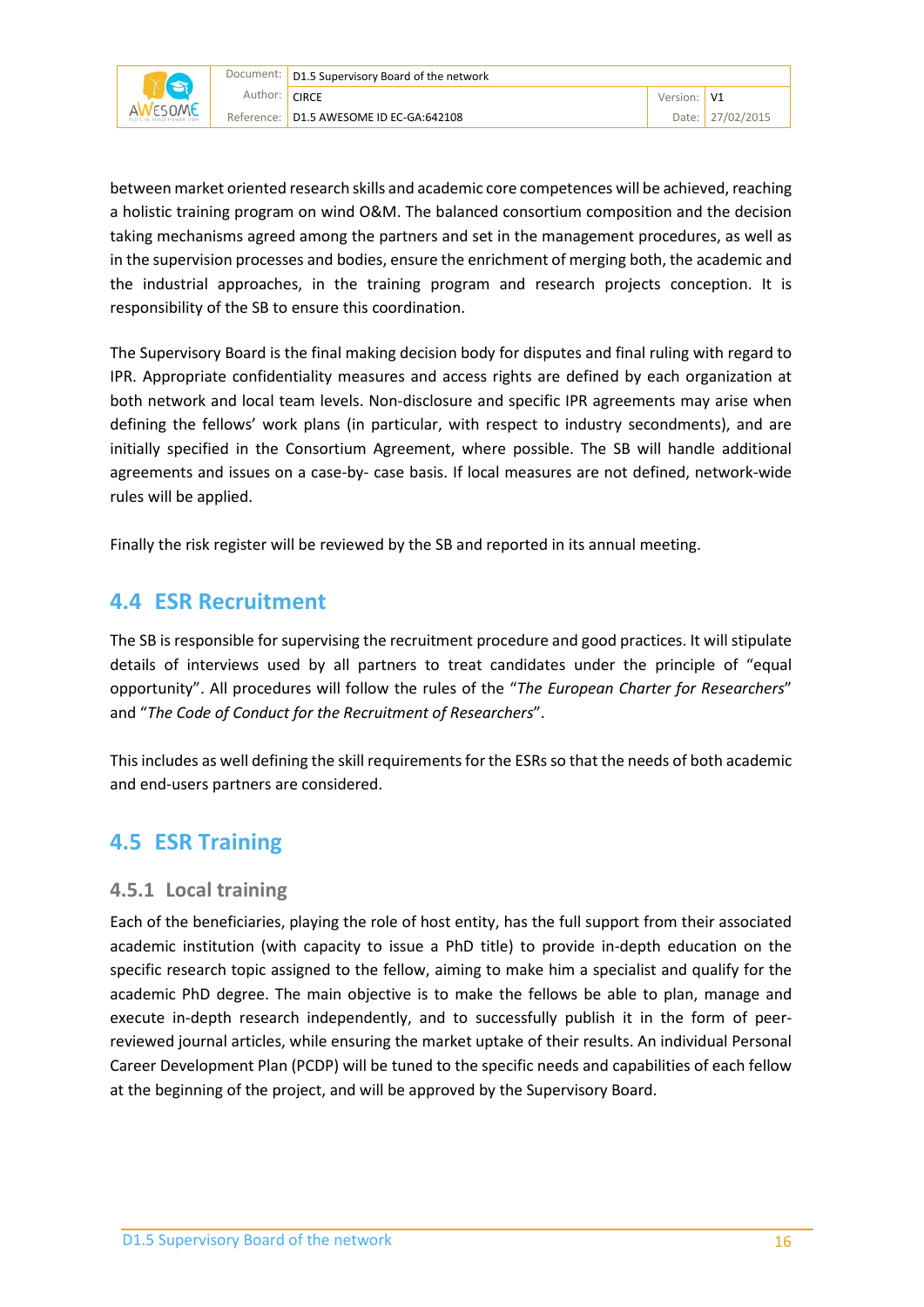

#### <span id="page-16-0"></span>**4.5.2 Intra-networking training**

Key industrial partners will be identified by the SB at the beginning of the project. Prior to joint industry workshops, the industrial partners will be asked to come up with a few particularly interesting and relevant problems from their user perspective, which will be presented to the fellows and to their main supervisors during the first day of the week-long events.

## <span id="page-16-1"></span>**4.6 ESR Supervision**

Regarding the researchers training sphere, three levels of supervision are considered in AWESOME. The first one looks after the ESR weekly performance, evolution and needs and it is developed by the Personal Supervisory Teams. The second one is managed by the Training Committee, who is in charge of coordinating and providing homogeneity to the whole training activities. The TC supports the SB, who is the third and highest supervisory body, in charge of guaranteeing the quality of the network training and research activities and deliverables.

In addition the Supervisory Board, assisted by the Training Committee, is in charge of evaluating the progression of the fellows regarding milestones accomplishment by contrasting its actual situation with the expected in each Personal Career Development Plan, recommending corrective action where needed. The evaluation of the individual projects will also rest with the Supervisory Board, as the body that gathers the interests of all points of view.